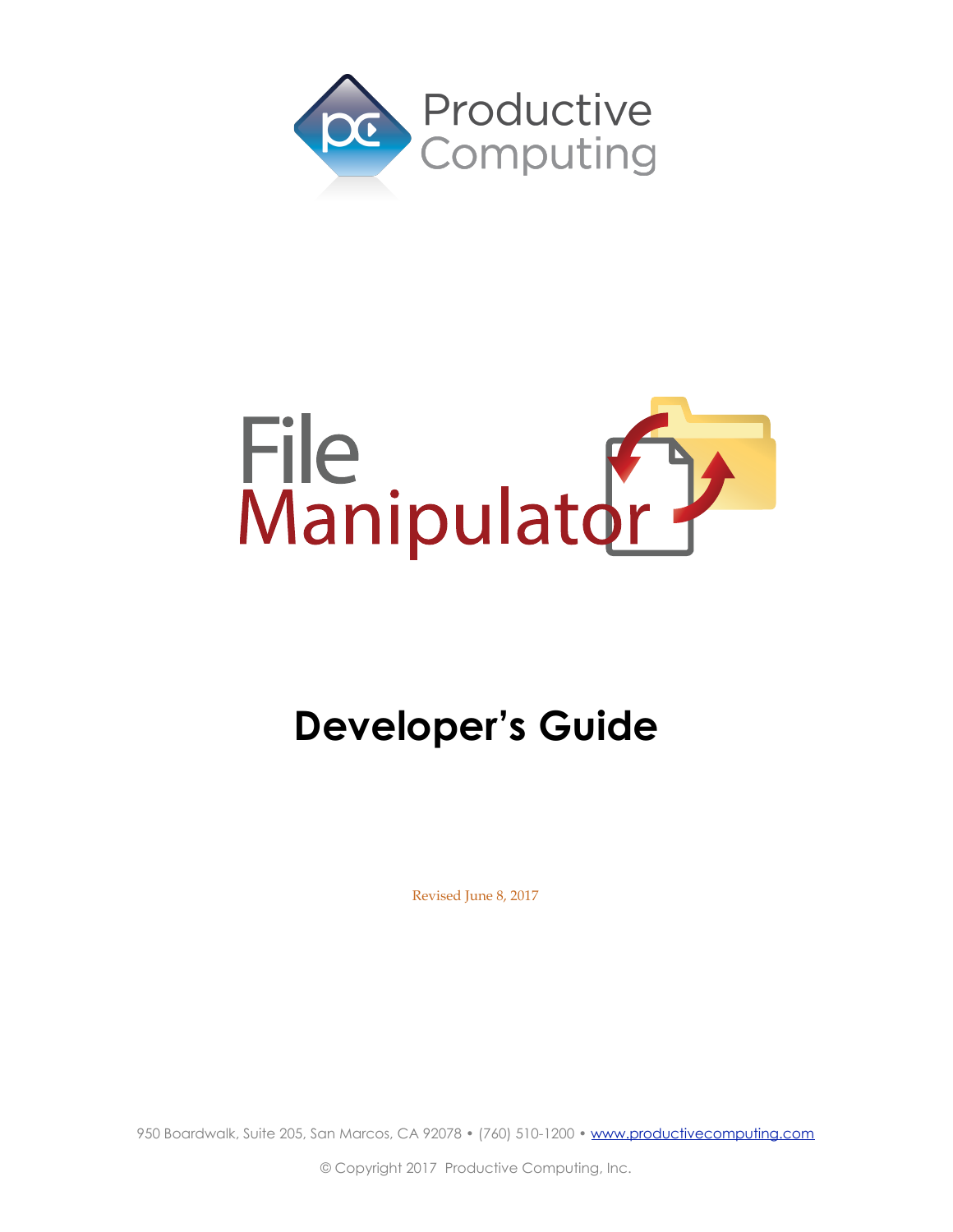# **Table of Contents**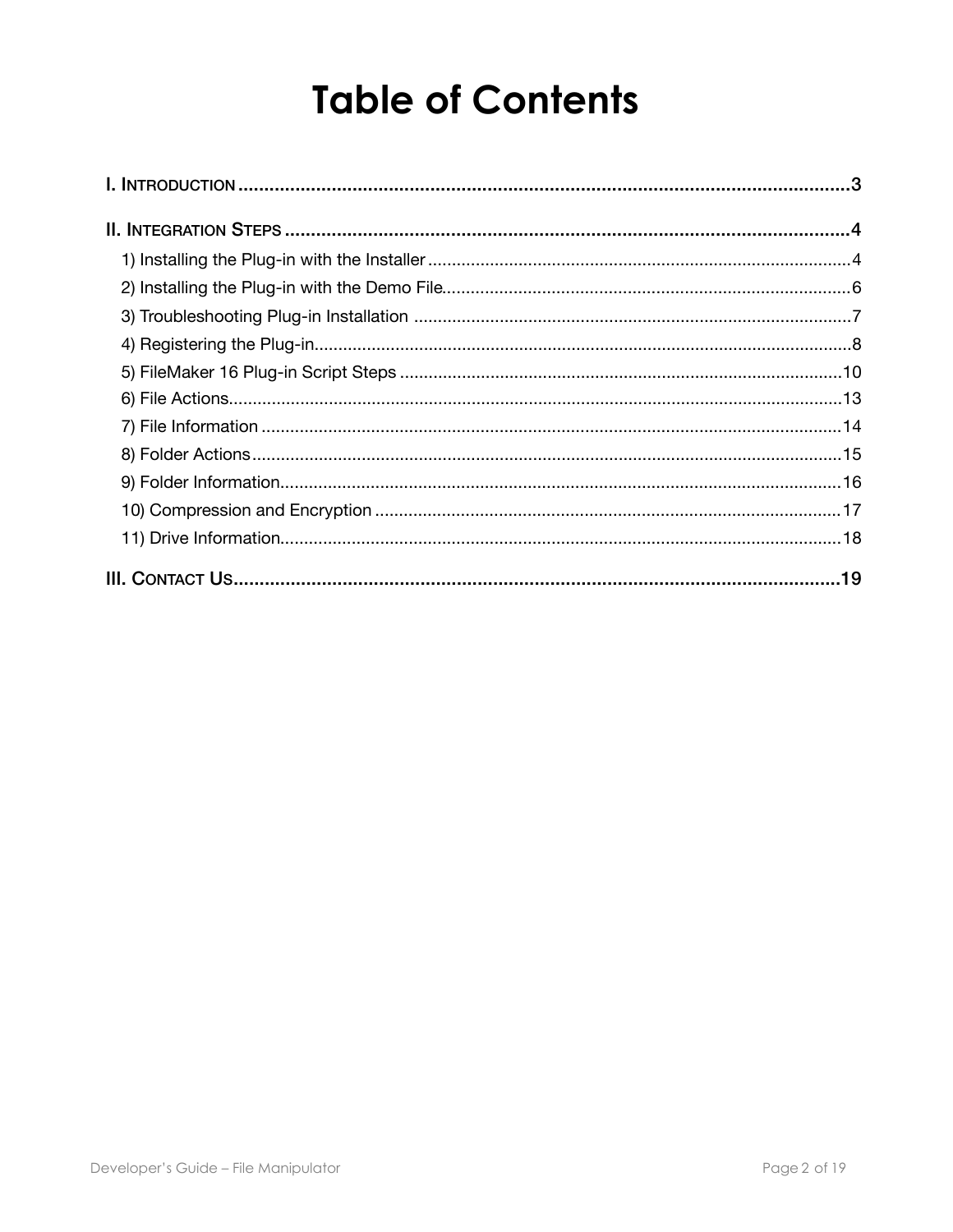# <span id="page-2-0"></span>**I. Introduction**

#### **Description**

The File Manipulator plug-in offers functions that support manipulating files via a FileMaker® Pro interface. The basic operation of the plug-ins is to offer the FileMaker user the ability to move, rename, copy, delete, zip, unzip, encrypt and decrypt files and folders. The plug-in also offers access to file and folder metadata such as a file's creation date or a folder's last modification date. These operations are accomplished using FileMaker function calls from within FileMaker calculations. These calculations are generally determined from within FileMaker "SetField" or "If" script steps. For a list of available FileMaker functions and their functionality please see the accompanying Functions Guide.

#### **Product Version History**

[http://www.productivecomputing.com/file-manipulator/version\\_history](http://www.productivecomputing.com/file-manipulator/version_history)

#### **Intended Audience**

FileMaker developers or persons who have knowledge of FileMaker scripting, calculations and relationships as proper use of the plug-in requires that FileMaker integration scripts be created in your FileMaker solution.

#### **Successful Integration Practices:**

- 1) Read the Developer's Guide
- 2) Read the Functions Guides
- 3) Review our FileMaker Demo

#### **Technical Note**

All functions return a text string. It is up to the end user to convert this returned value when necessary. If an error occurs the function returns a representation of a negative number as a character string. This may help with capturing errors within your scripts.

For the following function definitions a file or folder path is formatted as follows: **Mac**: Paths take the form of MountedVolume/path. Paths can also be user- relative (e.g., ~/Desktop) **Windows:** Paths take the form of DriveLetter:\path (e.g. C:\Program Files ) or \\ServerName\path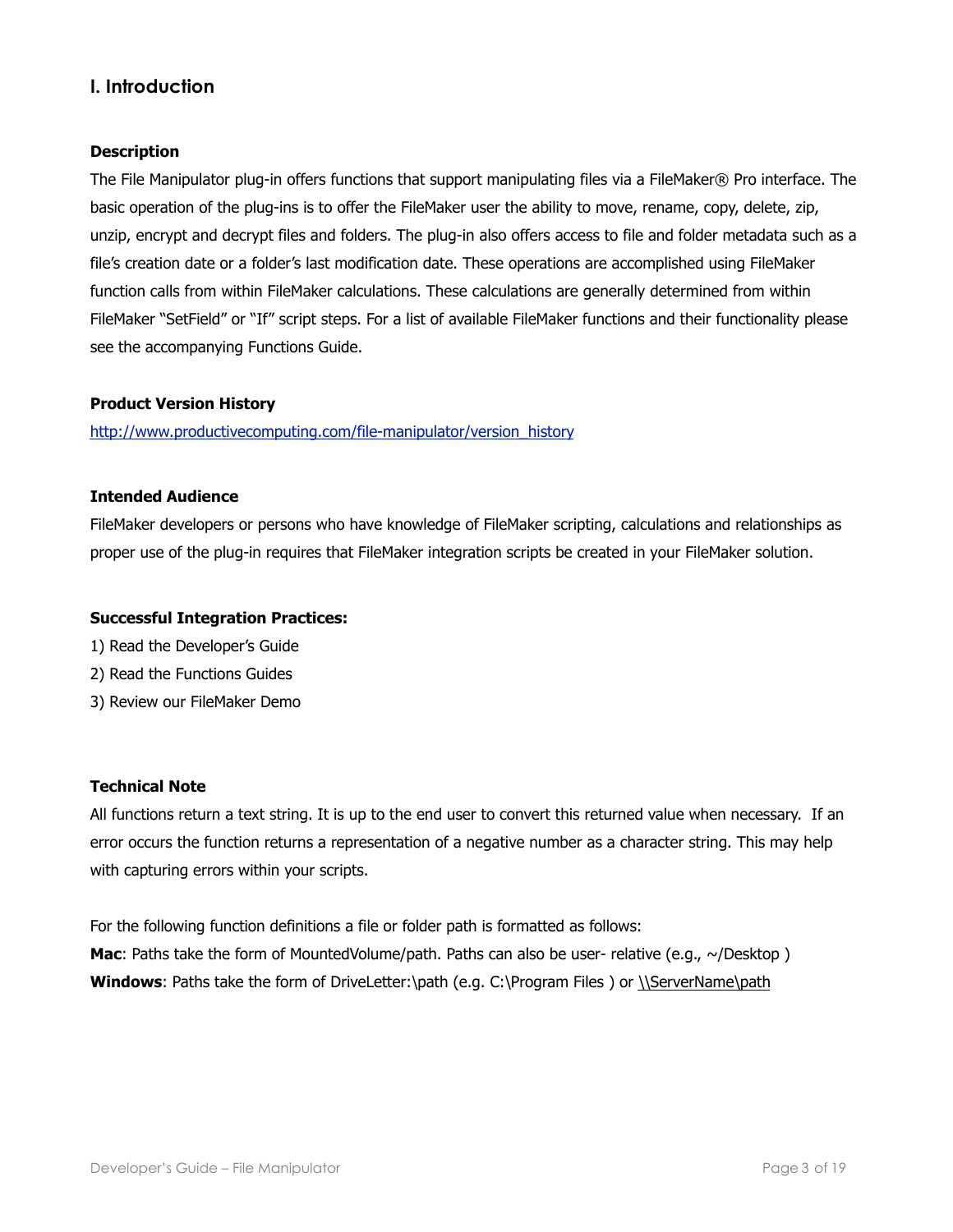# <span id="page-3-0"></span>**II. Integration Steps**

Accessing and using the plug-in functions involve the following steps.

## <span id="page-3-1"></span>**1) Installing the Plug-in with the Installer**

We are happy to announce the introduction of installers for our latest plug-in releases. These installers will not only install the FileMaker plug-in, but will also install the third party software needed for the plug-in to function, the demo file, and additional resources you may need. We recommend using the installers to ensure that all components necessary for the plug-in to function are properly installed.

Windows Installer:

- 1) Run the "setup.exe" file that is included in the bundle downloaded from our website.
- 2) If prompted, install the Visual C++ 2013 Runtime Libraries.
- 3) If you are currently running FileMaker, please close FileMaker so that the plug-in will be installed and initialized correctly.
- 4) Accept the License.
- 5) Select the location to install the plug-in\*.
- 6) Confirm the installation.
- 7) If prompted by Windows security, allow the installer to run.
- 8) Your installation is complete!

\*In order for FileMaker to properly recognize the plug-in, we suggest you do not change this default location. The FileMaker plug-in needs to be installed in a valid Extensions folder recognized by the application. By default, the plug-in will be installed to the base FileMaker/Extensions folder and will be available across multiple versions of FileMaker. However, if you wish to install the plug-in at a version specific location like "FileMaker Pro Advanced 14/Extensions", you may browse to the folder location to do so.

#### Mac Installer:

- 1) Run the "Install File Manipulator.dmg" file that is included in the bundle you downloaded from our website.
- 2) Run the "Install File Manipulator" application that is in the installer.
- 3) If you are currently running FileMaker, please close FileMaker so that the plug-in will be installed and initialized correctly.
- 4) Continue through the Licensing Information, Destination Select, and Installation Type screens.
- 5) Select "Install" if you wish to the install the FileMaker Plug-in and Demo File.
- 6) If prompted, enter your machine credentials to approve the installation.
- 7) Your installation is complete!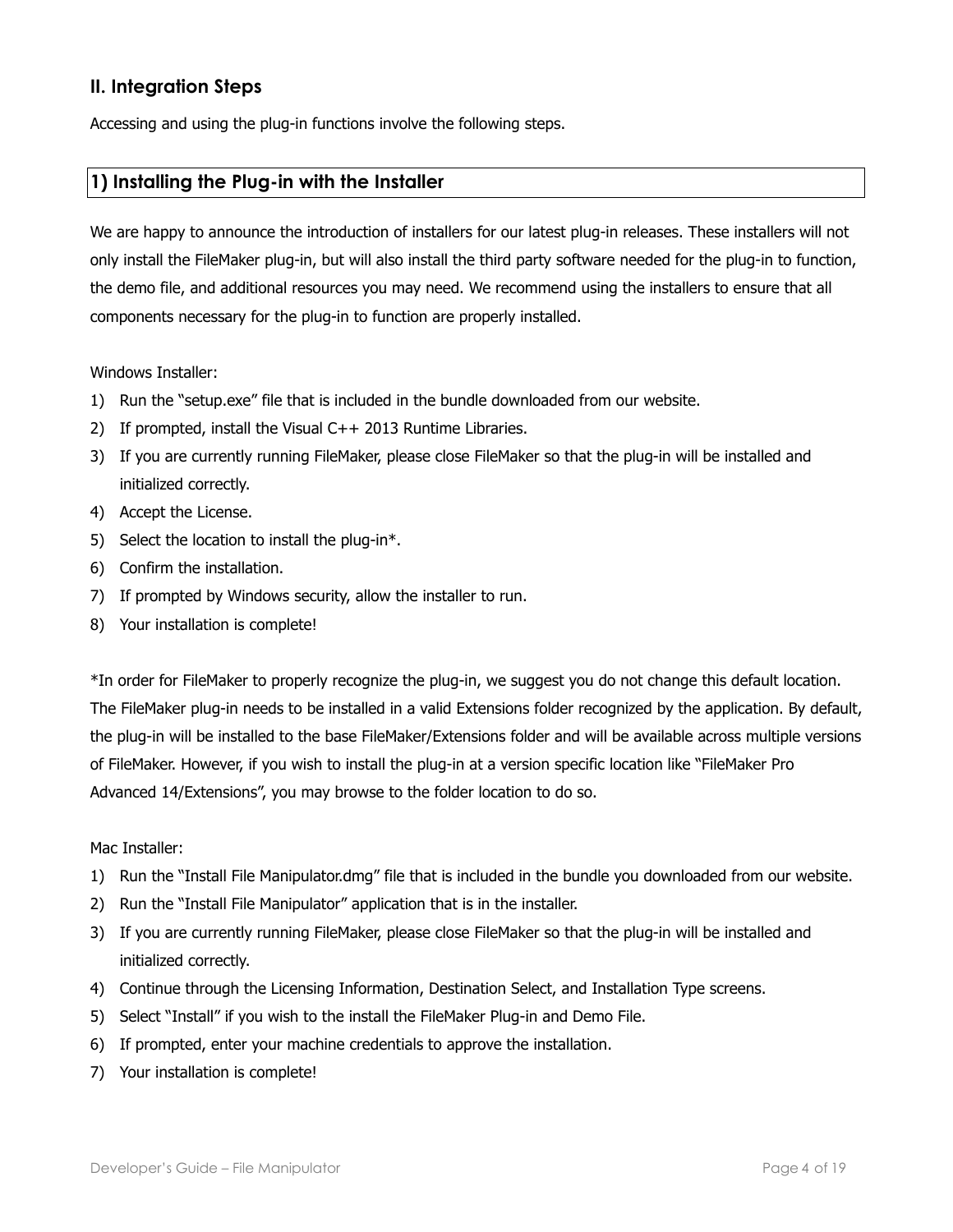Note: Both installers come with an application (.exe or .dmg) to install the plug-in and an Extras folder. In the Extras folder, you will find additional resources such as License, README, FileMaker Demo File, and plug-ins.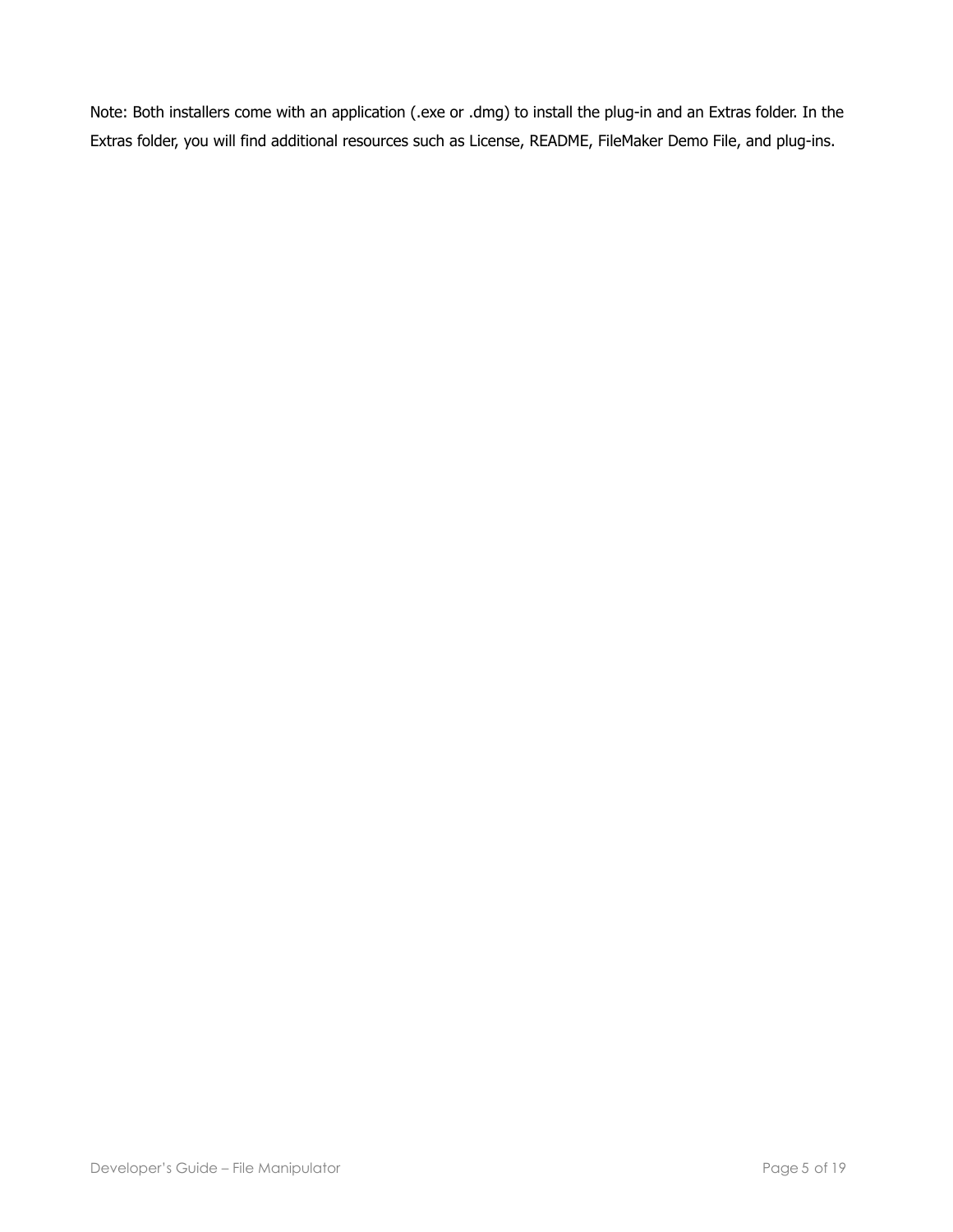# <span id="page-5-0"></span>**2) Installing the Plug-in with the Demo File**

Alternatively, you may install the plug-in using the Demo File provided in the Extras folder that came with the bundle from our website. Note: If you have not already, you will need to run the Visual C++ installers that are in the Extras folder in order for the plug-in to function properly.

#### **FileMaker 12 or later:**

- 1) Open the FileMaker demo file available in the plug-in bundle [\(www.productivecomputing.com](http://www.productivecomputing.com)).
- 2) Select the "Install" button.

For FileMaker 11 or earlier, follow the steps below to manually install the plug-in into the FileMaker Extensions folder.

- 1) Quit FileMaker Pro completely.
- 2) Locate the plug-in in your download which will be located in a folder called "Plug-in". On Windows the plug-in will have a ".fmx" extension. On Mac the plug-in will have a ".fmplugin" extension.
- 3) Copy the actual plug-in and paste it to the Extensions folder which is inside the FileMaker program folder.
	- On Windows this is normally located here: C:\Program Files\FileMaker\FileMaker X\Extensions.
	- On Mac this is normally located here: Volume/Applications/FileMaker X/Extensions (Volume is the name of the mounted volume.

4)

Start FileMaker Pro. Confirm that the plug-in has been successfully installed by navigating to "Preferences" in FileMaker, then select the "Plug-ins" tab. There you should see the plug-in listed with a corresponding check box. This indicates that you have successfully installed the plug-in.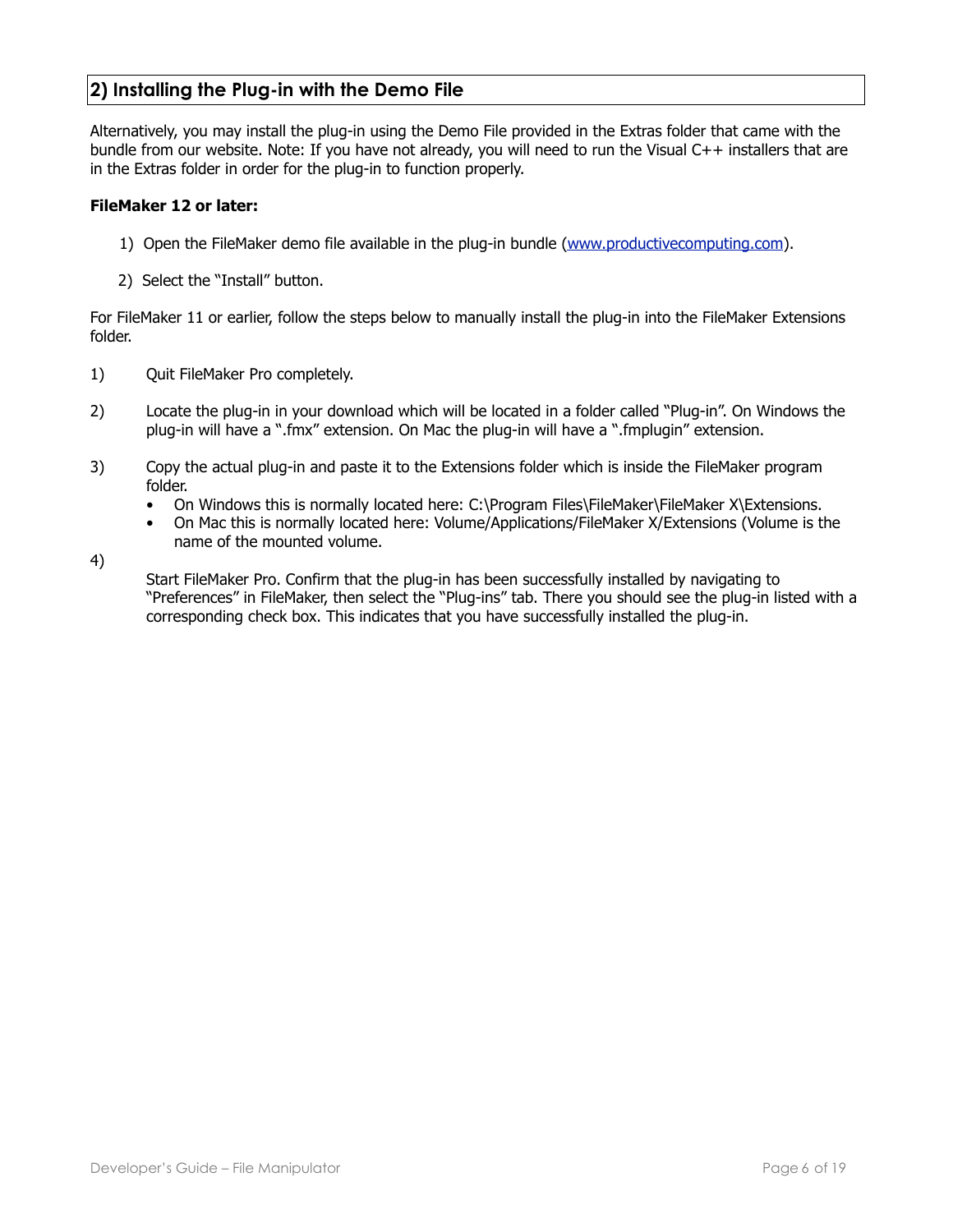## <span id="page-6-0"></span>**3) Troubleshooting Plug-in Installation**

When installing the plug-in using the "Install Plug-in" script step, there are certain situations that may cause a 1550 or 1551 error to arise. If such a situation occurs, please refer to the troubleshooting steps involving the most common problems that may cause those errors.

- 1) Invalid Bitness of FileMaker
	- a. In some cases, FileMaker Pro may be attempting to install a plug-in with a different bitness than the FileMaker Pro application. This is most common with Windows plug-ins. The general rule is that the plug-in and FileMaker Pro must be the same bitness.
	- b. To resolve this, ensure that the container field holding the plug-in contains the correct bitness of the plug-in. You can verify the plug-in's bitness by checking the file extension: if the extension is .fmx, the plug-in is a 32-bit plug-in; if the extension is .fmx64, the plug-in is a 64 bit plug-in. You can verify the bitness of FileMaker Pro itself by viewing the "About FileMaker Pro" menu option in the Help menu, and clicking the "Info" button to see more information; bitness is found under "Architecture".
- 2) Missing Dependencies
	- a. Every plug-in has dependencies, which are system files present in the machine's operating system that the plug-in requires in order to function. If a plug-in is "installed" into an Extensions folder, but the plug-in does not load or is not visible in the Preferences > Plug-ins panel in FileMaker Pro's preferences, it's likely that there are files missing.
	- b. To ensure that the appropriate dependencies are installed, please verify that the Visual Studio 2013 C++ Redistributable Package is installed. This can be located by opening Control Panel and checking the Installed Programs list (usually found under "Add/Remove Programs"). Older plug-ins may require the Visual C++ 2008 redistributable package, instead of the 2013 version.
	- c. Some plug-ins also have a .NET Framework component that is also required. All such plug-ins of ours will require the .NET Framework 3.5, which can be downloaded from the following link:

<https://www.microsoft.com/en-us/download/details.aspx?id=21>

- 3) Duplicate Plug-in Files
	- a. When installing plug-ins, it is possible to have the plug-in located in different folders that are considered "valid" when FileMaker Pro attempts to load plug-ins for use. There is a possibility that having multiple versions of the same plug-in in place in these folders could cause FileMaker Pro to fail to load a newly-installed plug-in during the installation process.
	- b. To resolve this, navigate to the different folders listed in the earlier installation steps and ensure that the plug-in is not present there by deleting the plug-in file(s). Once complete, restart FileMaker and attempt the installation again. If you installed the plug-in using a plug-in installer file, if on Windows, run the installer again and choose the "Uninstall" option, or if on Mac, run the "uninstall.tool" file to uninstall the plug-in.

If the three troubleshooting steps above do not resolve the issue, please feel free to reach out to our support team for further assistance.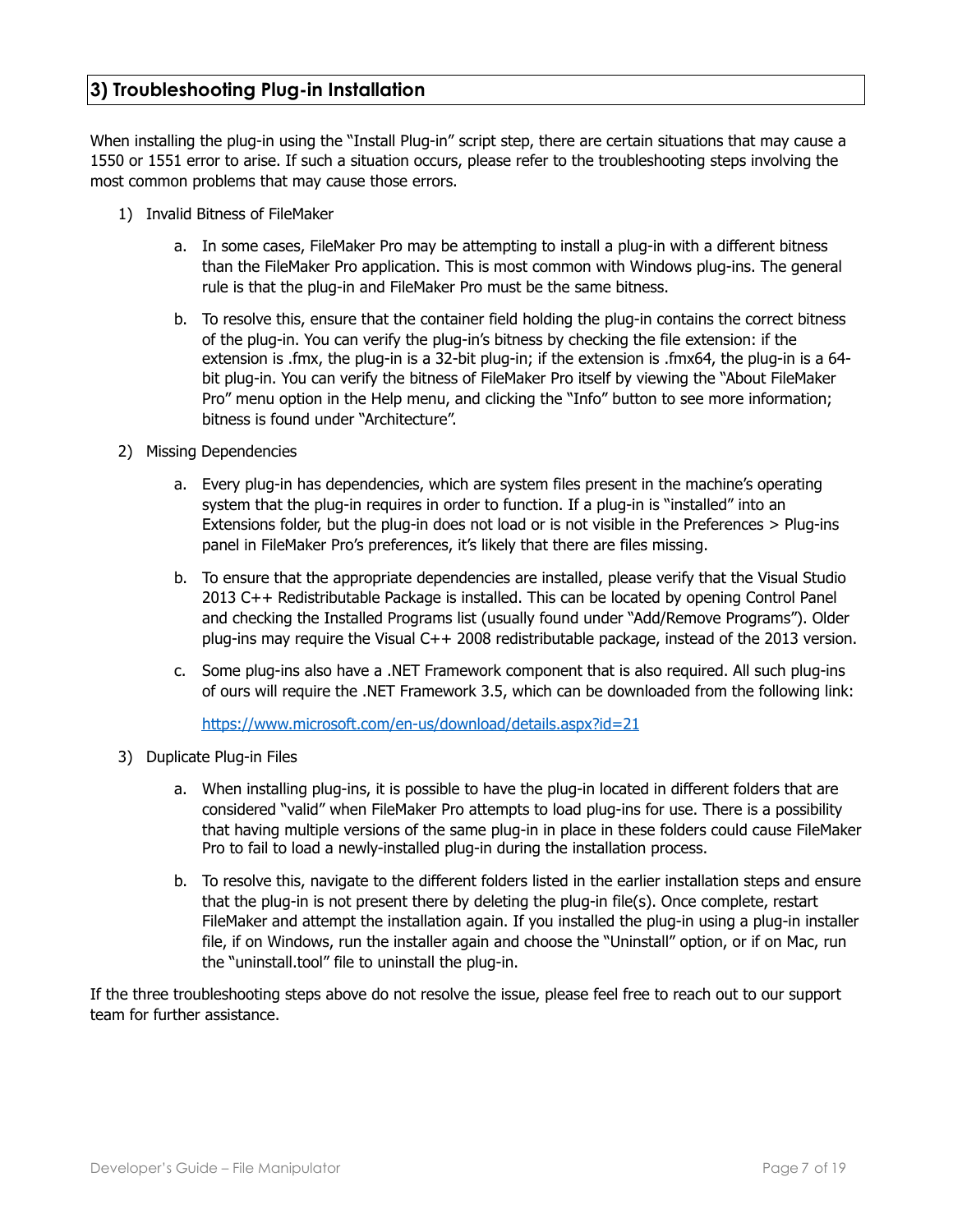# <span id="page-7-0"></span>**4) Registering the Plug-in**

The next step is to register the plug-in which enables all plug-in functions.

- 1) Confirm that you have access to the internet and open our FileMaker demo file, which can be found in the "FileMaker Demo File" folder in your original download.
- 2) If you are registering the plug-in in Demo mode, then simply click the "Register" button and do not change any of the fields. Your plug-in should now be running in "DEMO" mode. The mode is always noted on the Setup tab of the FileMaker demo.
- 3) If you are registering a licensed copy, then simply enter your license number in the "LicenseID" field and select the "Register" button. Ensure you have removed the Demo License ID and enter your registration information exactly as it appears in your confirmation email. Your plug-in should now be running in "LIVE" mode. The mode is always noted on the Setup tab of the FileMaker demo, or by calling the PCFM\_GetOperatingMode function.

Congratulations! You have now successfully installed and registered the plug-in!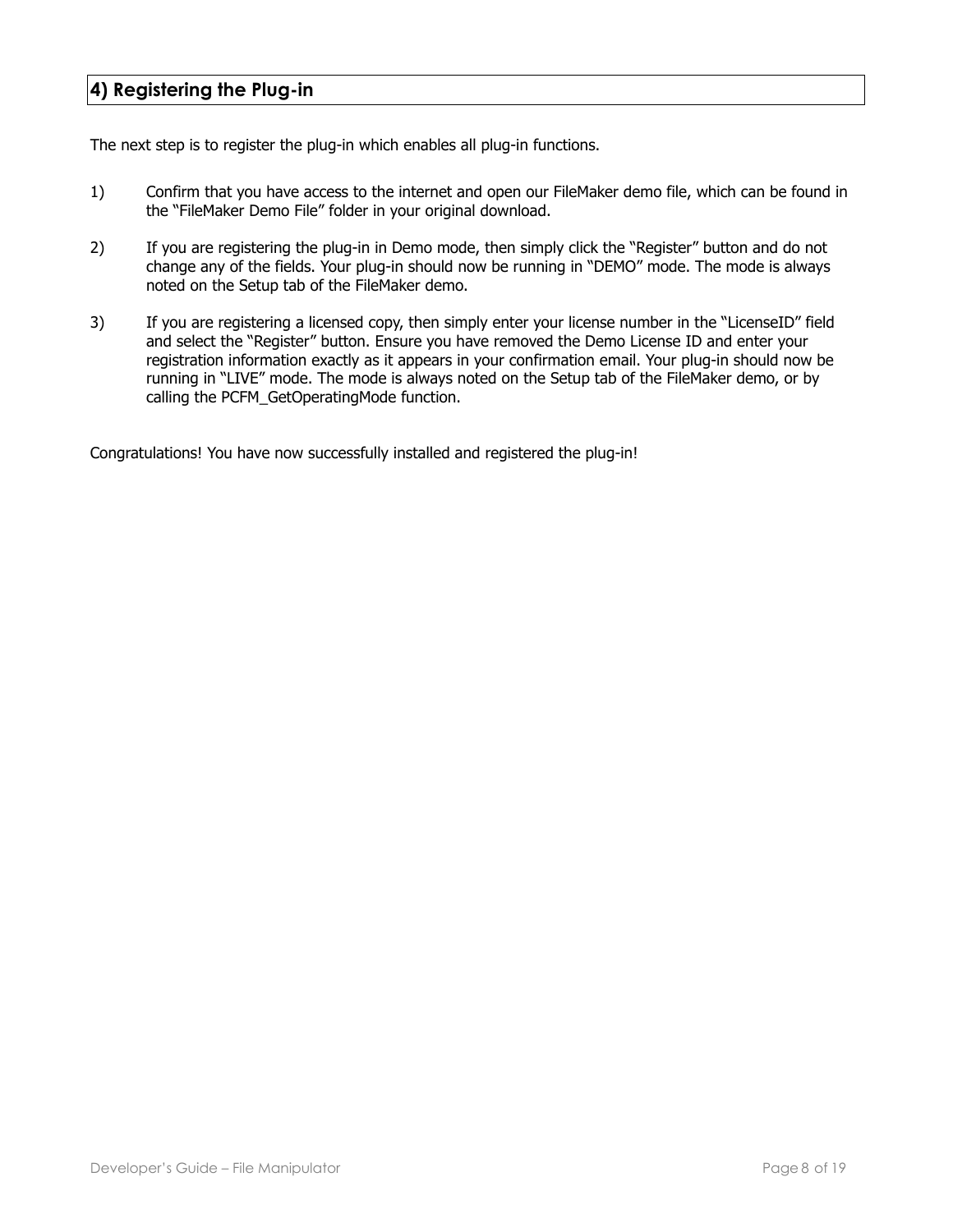# **Why do I need to Register?**

In an effort to reduce software piracy, Productive Computing, Inc. has implemented a registration process for all plug-ins. The registration process sends information over the internet to a server managed by Productive Computing, Inc. The server uses this information to confirm that there is a valid license available and identifies the machine. If there is a license available, then the plug-in receives an acknowledgment from the server and installs a certificate on the machine. This certificate never expires. If the certificate is ever moved, modified or deleted, then the client will be required to register again. On Windows this certificate is in the form of a ".pci" file. On Mac this certificate is in the form of a ".plist" file.

The registration process also offers developers the ability to automatically register each client machine behind the scenes by hard coding the license ID in the PCFM\_Register function. This proves beneficial by eliminating the need to manually enter the registration number on each client machine. There are other various functions available such as PCFM\_GetOperatingMode and PCFM\_Version which can assist you when developing an installation and registration process in your FileMaker solution.

### **How do I hard code the registration process?**

You can hard code the registration process inside a simple "Plug-in Checker" script. The "Plug-in Checker" script should be called at the beginning of any script using a plug-in function and uses the PCFM\_Register, PCFM\_GetOperatingMode and PCFM\_Version functions. This eliminates the need to manually register each machine and ensures that the plug-in is installed and properly registered. Below are the basic steps to create a "Plug-in Checker" script.

If  $\Gamma$  PCFM Version( "short" ) = "" or PCFM Version( "short" ) = "?" ] Show Custom Dialog [ Title: "Warning"; Message: "Plug-in not installed."; Buttons: "OK" ]

If [ PCFM\_GetOperatingMode ≠ "LIVE" ] Set Field [Main::gRegResult; PCFM\_Register( "licensing.productivecomputing.com" ; "80" ; "/PCIReg/pcireg.php" ; "your license ID" )

If  $[$  Main::gRegResult  $\neq 0$ ] Show Custom Dialog [ Title: "Registration Error"; Message: "Plug-in Registration Failed"; Buttons: "OK" ]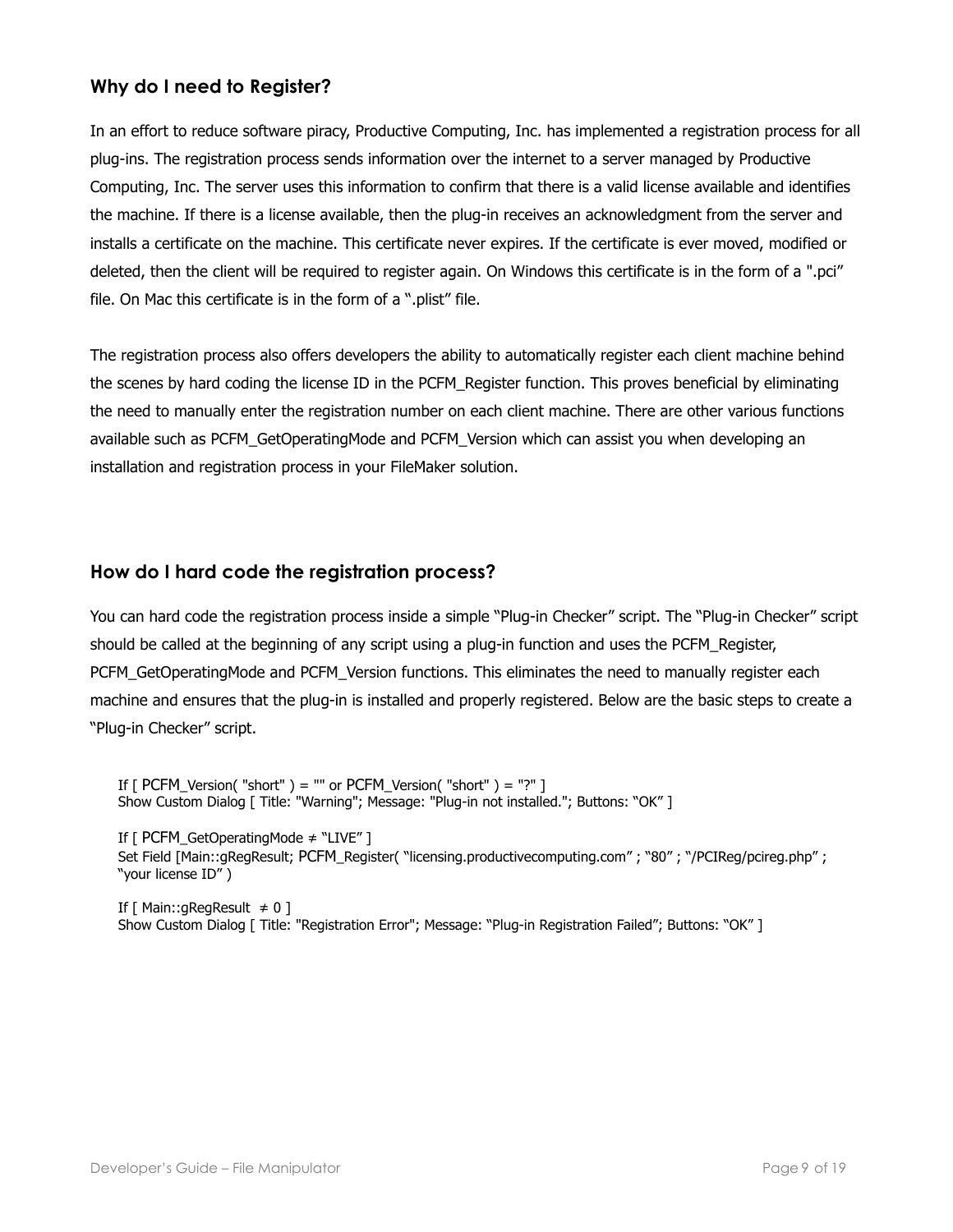#### <span id="page-9-0"></span>**5) FileMaker 16 Plug-in Script Steps**

Newly introduced in FileMaker Pro 16, all plug-ins have been updated to allow a developer to specify plug-in functions as script steps instead of as calculation results. The plug-in script steps function identically to calling a plug-in within a calculation dialog.

In this example, we use the FM Books Connector plug-in's script steps to demonstrate the difference. The same scripting differences would be found for any of the Productive Computing plug-in product lines.

For an example of using plug-in script steps, compare two versions of the same script from the FM Books Connector demo file: Pull Customer\_\_Existing Session.

```
Script 1 - Pull Customer__Existing Session with calculation ("traditional") plug-in scripting:
```

```
Set Error Capture [On]
Allow User Abort [Off]
# It is assumed the session is already opened from the previous script calling this 
script.
# Query customers in QB (Request)
Set Variable [$$Result; Value: PCQB RqNew( "CustomerQuery" ; "" )]
Set Variable [$$Result; Value: PCQB_RqAddFieldWithValue( "ListID" ; 
Main::gCust_ListID )]
If [0 \leq PCOB RqExecute]
      Exit Script [Text Result:PCQB_SGetStatus]
End If
# Pull customer info into FileMaker (Response)
Set Variable [$$Result; Value: PCQB RsOpenFirstRecord]
Set Field [main_CUST__Customers::ListID; PCQB_RsGetFirstFieldValue( "ListID" )]
Set Field [main_CUST__Customers::FullName; PCQB_RsGetFirstFieldValue( "FullName" )]
Set Field [main_CUST__Customers::First Name; 
PCQB RsGetFirstFieldValue( "FirstName" )]
Set Field [main CUST Customers::Last Name; PCQB RsGetFirstFieldValue( "LastName" )]
Set Field [main CUST Customers::Company; PCQB RsGetFirstFieldValue( "CompanyName" )]
Set Field [main CUST Customers::Bill Address 1;
PCQB RsGetFirstFieldValue( "BillAddress::Addr1" )]
Set Field [main_CUST__Customers::Bill_Address 2;
PCQB RsGetFirstFieldValue( "BillAddress::Addr2" )]
Set Field [main CUST Customers::Bill Address 3;
PCQB RsGetFirstFieldValue( "BillAddress::Addr3" )]
Set Field [main CUST Customers::Bill Address 4;
PCQB RsGetFirstFieldValue( "BillAddress::Addr4" )]
Set Field [main_CUST__Customers::Bill_City; 
PCQB RsGetFirstFieldValue( "BillAddress::City" )]
Set Field [main CUST Customers::Bill State;
PCQB RsGetFirstFieldValue( "BillAddress::State" )]
Set Field [main CUST | Customers::Bill Postal Code;
PCQB RsGetFirstFieldValue( "BillAddress::PostalCode" )]
Set Field [main_CUST__Customers::Phone; PCQB_RsGetFirstFieldValue( "Phone" )] 
Set Field [main CUST Customers::Email; PCQB RsGetFirstFieldValue( "Email" )]
```
Exit Script [Text Result:0]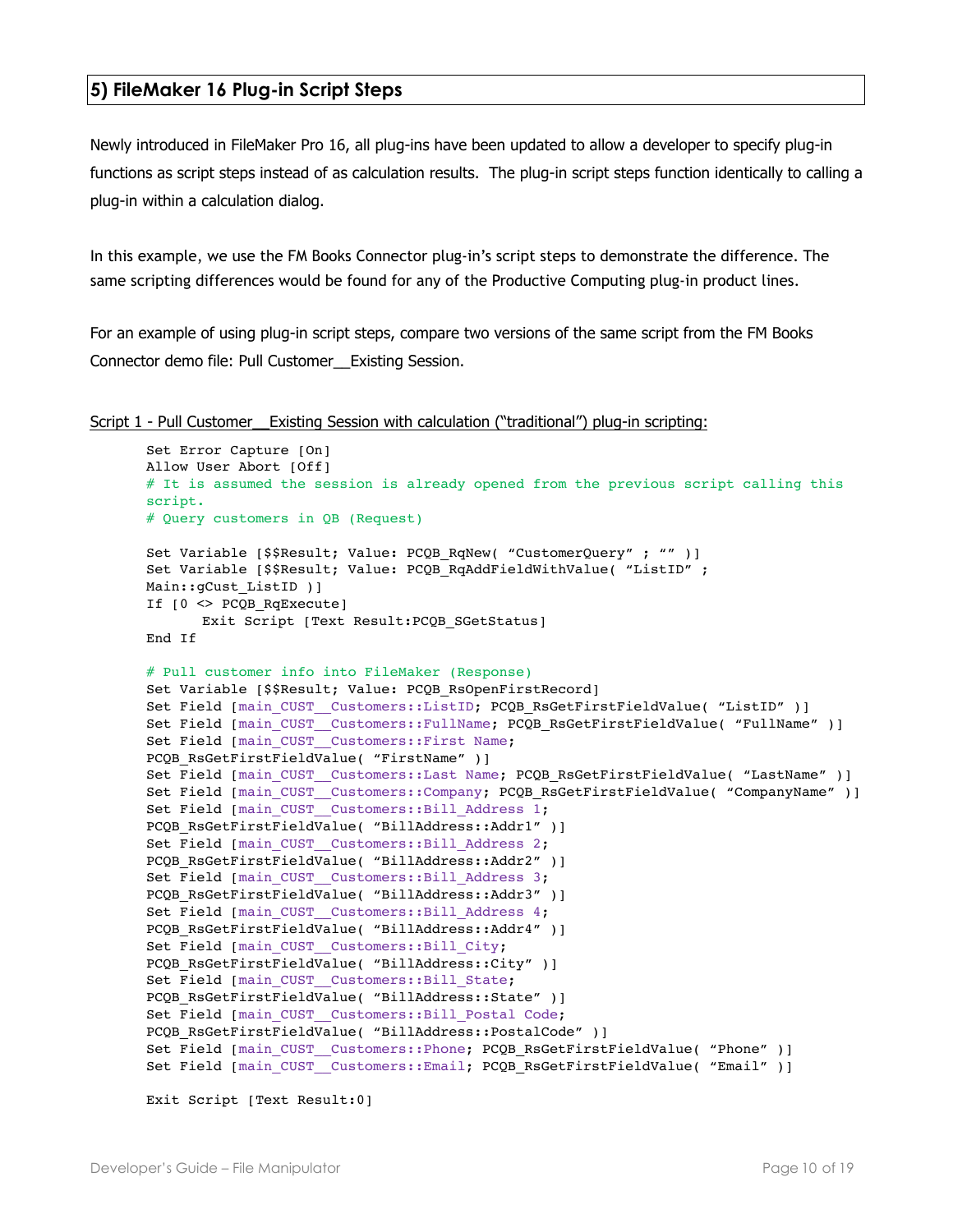#### Script 2 – Pull Customer Existing Session with plug-in script steps:

```
Set Error Capture [On]
Allow User Abort [Off]
# It is assumed the session is already opened from the previous script calling this 
script.
# Query customers in QB (Request)
PCQB RqNew [Select; Results:$$Result; Request Type:"CustomerQuery"]
PCQB_RqAddFieldWithValue [Select; Results:$$Result; QB Field Name:"ListID"; Field 
Value:Main::gCust_ListID]
PCQB RqExecute [Select; Results: $$Result]
If [$$Result <> 0]
      Exit Script [Text Result: PCQB SGetStatus]
End If
# Pull customer info into FileMaker (Response)
PCQB RsOpenFirstRecord [Select; Results:$$Result]
PCQB_RsGetFirstFieldValue [Select; Results:main_CUST__Customers::ListID; Field 
Name:"ListID"] 
PCQB RsGetFirstFieldValue [Select; Results:main CUST_Customers::FullName;
FieldName:"FullName"]
PCQB RsGetFirstFieldValue [Select; Results:main CUST__Customers::First Name; Field
Name:" FirstName"]
PCQB_RsGetFirstFieldValue [Select; Results:main_CUST__Customers::Last Name; Field 
Name:" LastName"]
PCQB RsGetFirstFieldValue [Select; Results:main CUST_Customers::Company; Field
Name:" CompanyName"]
PCQB RsGetFirstFieldValue [Select; Results:main CUST_Customers::Bill Address 1;
Field Name:" BillAddress::Addr1"]
PCQB_RsGetFirstFieldValue [Select; Results:main_CUST__Customers::Bill_Address 2; 
Field Name:" BillAddress::Addr2"]
PCQB RsGetFirstFieldValue [Select; Results:main CUST_Customers::Bill Address 3;
Field Name:" BillAddress::Addr3"]
PCQB RsGetFirstFieldValue [Select; Results:main CUST_Customers::Bill Address 4;
Field Name:" BillAddress::Addr4"]
PCQB_RsGetFirstFieldValue [Select; Results:main_CUST__Customers::Bill_City; Field 
Name:" BillAddress::City"]
PCQB RsGetFirstFieldValue [Select; Results:main CUST__Customers::Bill_State; Field
Name:" BillAddress::State"]
PCQB RsGetFirstFieldValue [Select; Results:main CUST__Customers::Bill_Postal Code;
Field Name:" BillAddress::PostalCode"]
PCQB_RsGetFirstFieldValue [Select; Results:main_CUST__Customers::Phone; Field 
Name:"Phone"]
PCQB RsGetFirstFieldValue [Select; Results:main CUST__Customers::Email; Field
Name:"Email"]
Exit Script [Text Result:0]
```
Using script steps instead of the more traditional methods can make scripting within a solution more direct, as well as help with data entry validation. Some functions accept calculation-style input, while others accept a Boolean "true" or "false" option, and others employ a drop-down list for the developer to choose an option from. As stated earlier, the functionality of the plug-in script step is identical to its functionality as a calculation function; PCQB\_RsOpenFirstRecord as a script step will still open the first record in the response, and store the value in the \$\$Result global variable (as seen in Script 2), just the same as the Set Variable script step calls PCQB\_RsOpenFirstRecord (which opens the first response record) and stores the result in the \$\$Result variable.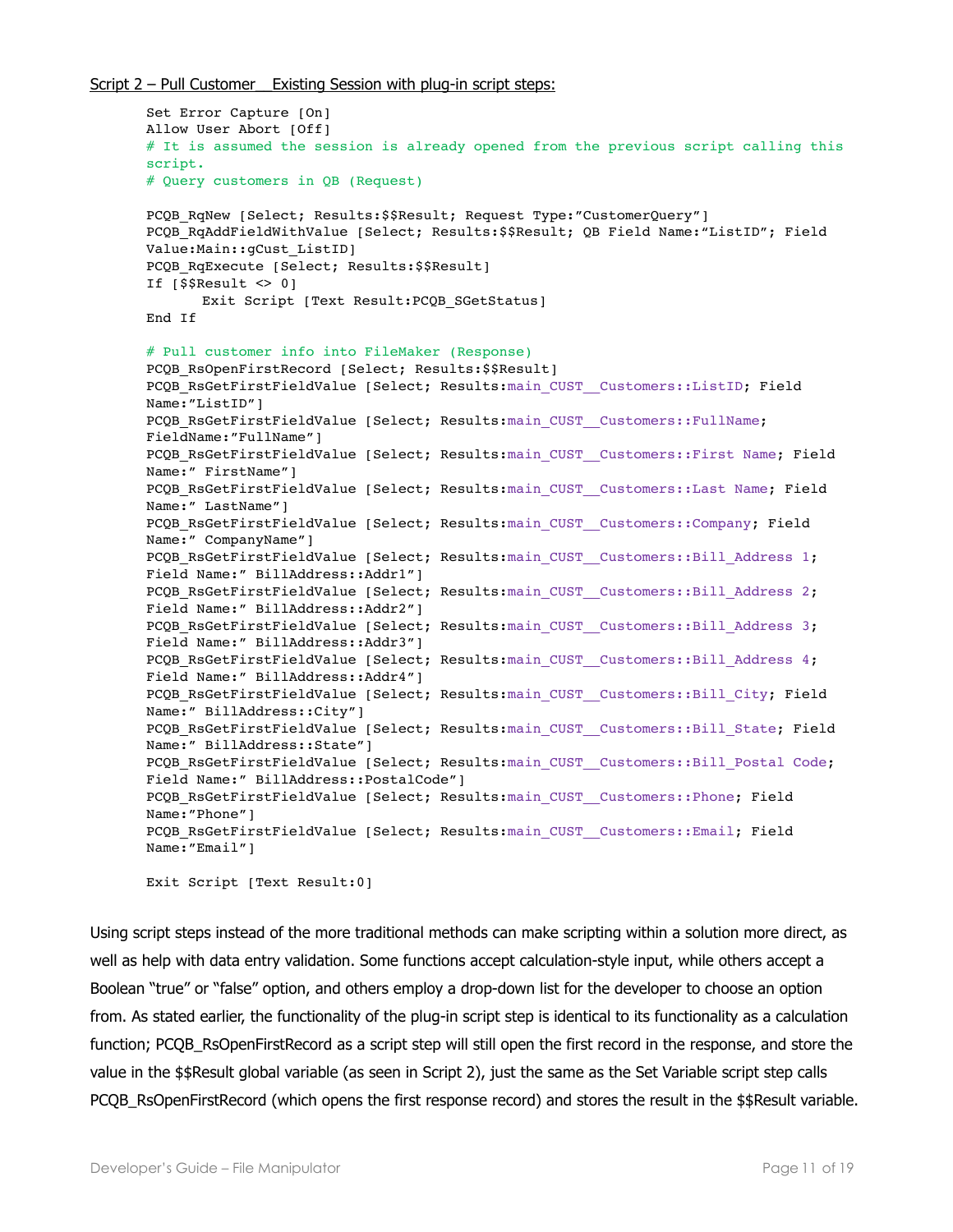For all Productive Computing, Inc., plug-ins that provide plug-in script step functionality, calculation functions will still be provided for use in development. This is to ensure that scripts already integrated with any of our plug-ins will still be viable and functional, and the developer now has the option to utilize the plug-in script steps at their discretion.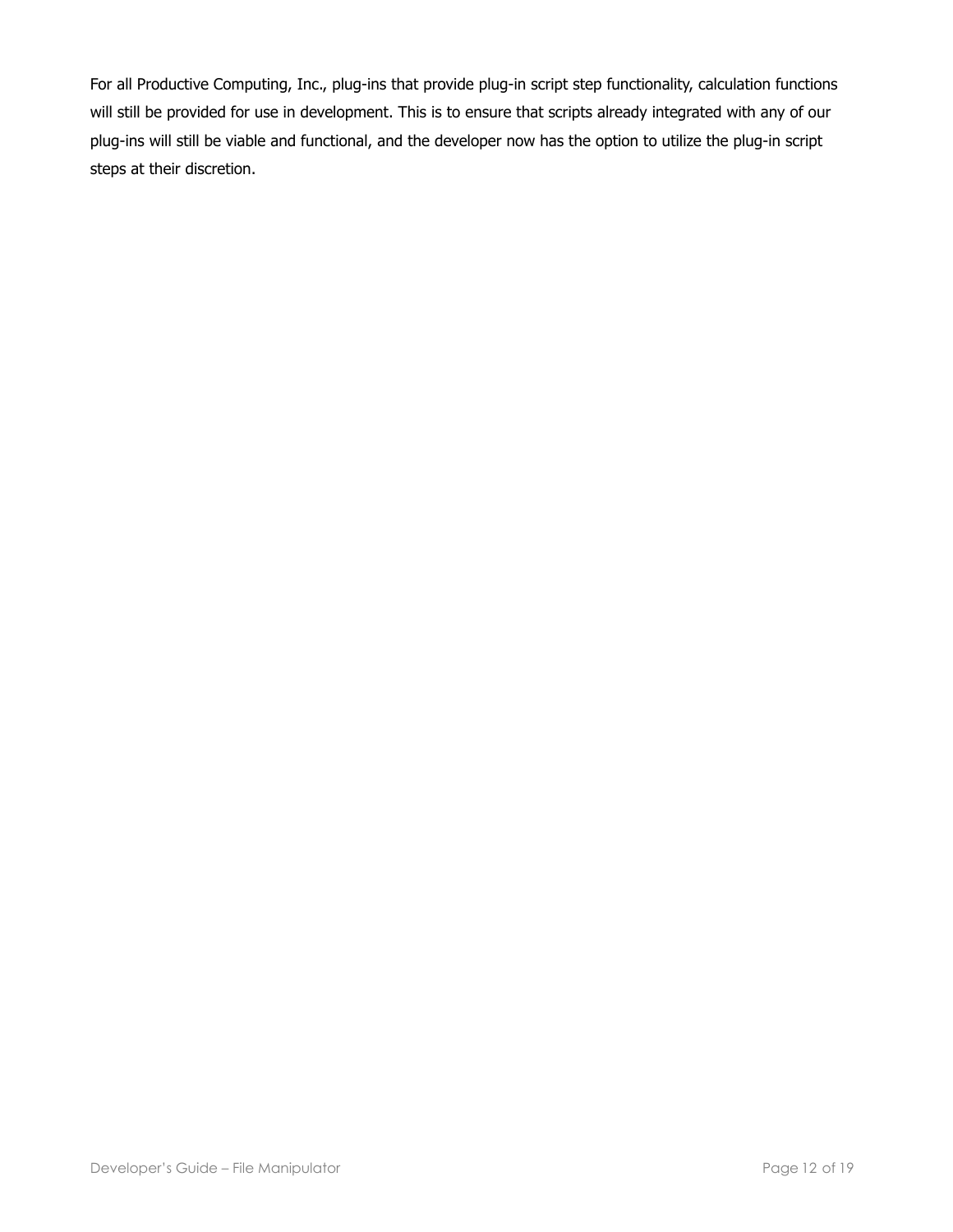# <span id="page-12-0"></span>**6) File Actions**

The basic operation of the plug-in offers FileMaker the ability to copy, move, rename and delete files.

#### Copy Files

Calling the PCFM FileCopy( SourcePath ; DestinationPath ; OverwriteFlag ; optDestFileName) function will copy a file from the source path to the destination path and rename if the destination file name is provided. The Overwrite Flag (Y/N) is N by default.

#### Move Files

Calling the PCFM FileMove( SourcePath ; DestinationPath ; OverwriteFlag ; optDestFileName) function will move a file from the source path to the destination path and rename if the destination file name is provided. The Overwrite Flag (Y/N) is N by default.

#### Rename Files

Calling the PCFM FileRename( SourcePath ; DestFileName) function will rename a file in the source path to the destination file name.

Delete Files Calling the PCFM FileDelete( SourcePath ) function deletes a file from the source path.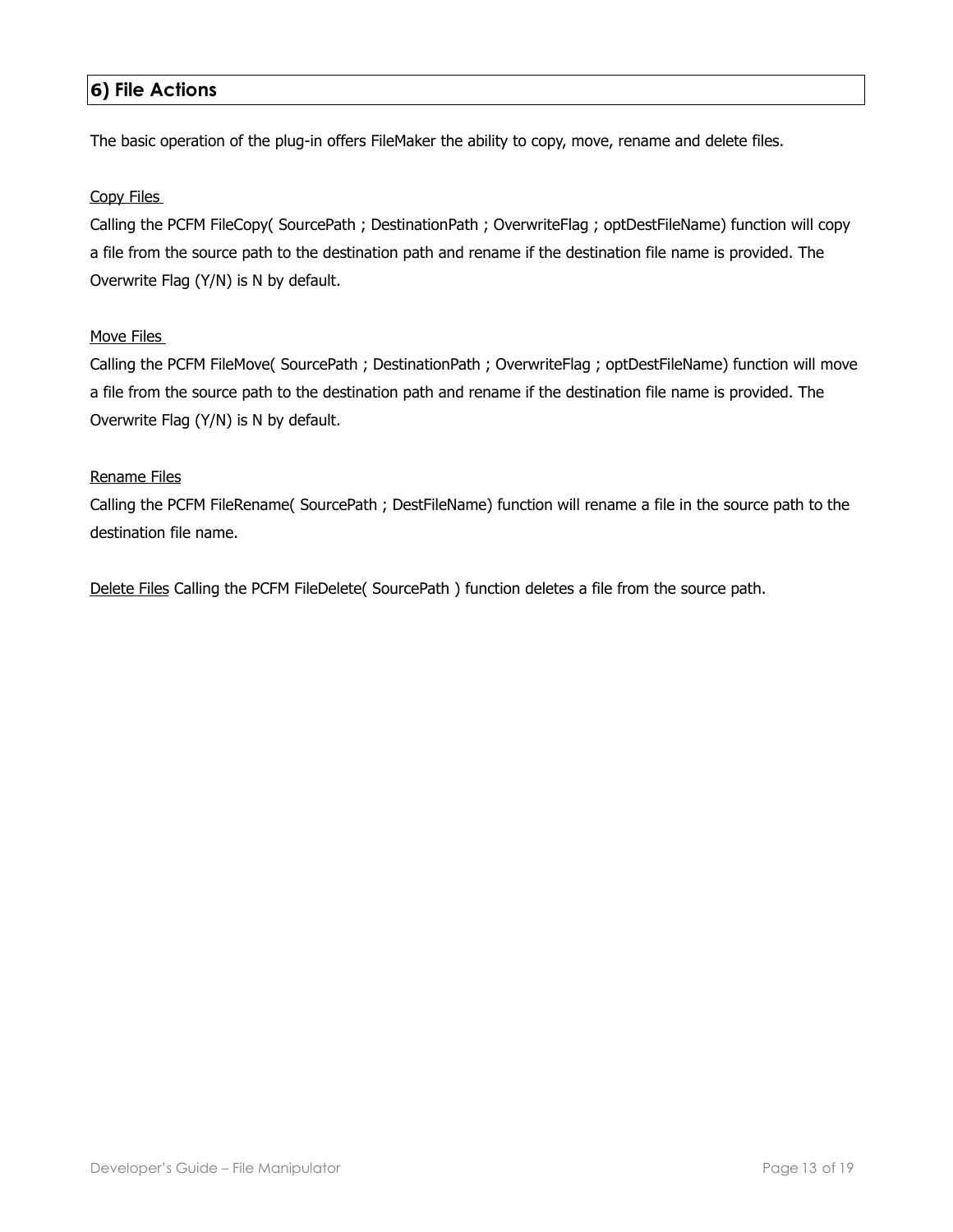# <span id="page-13-0"></span>**7) File Information**

The plug-in also offers access to the following file metadata:

#### File Size

Calling the PCFM\_GetFileSize( SourcePath )function will get the size of the file in bytes.

#### Creation Date

Calling the PCFM\_GetFileCreationDate( SourcePath )function will get the creation date and time of the file.

#### Last Modification Date

Calling the PCFM\_GetFileModificationDate( SourcePath ) function will get the modification date and time of the file.

#### Last Access Date

Calling the PCFM\_GetFileAccessDate( SourcePath ) function will get the last access date and time of the file.

#### File Exists

Calling the PCFM\_FileExists( SourcePath ) function will return a zero if the file exists and a 1 if the file does not exist.

#### FileMaker Path Info

Calling the PCFM\_PCFM GetFileMakerPath( SourcePath )function will return the path of the FileMaker Pro application.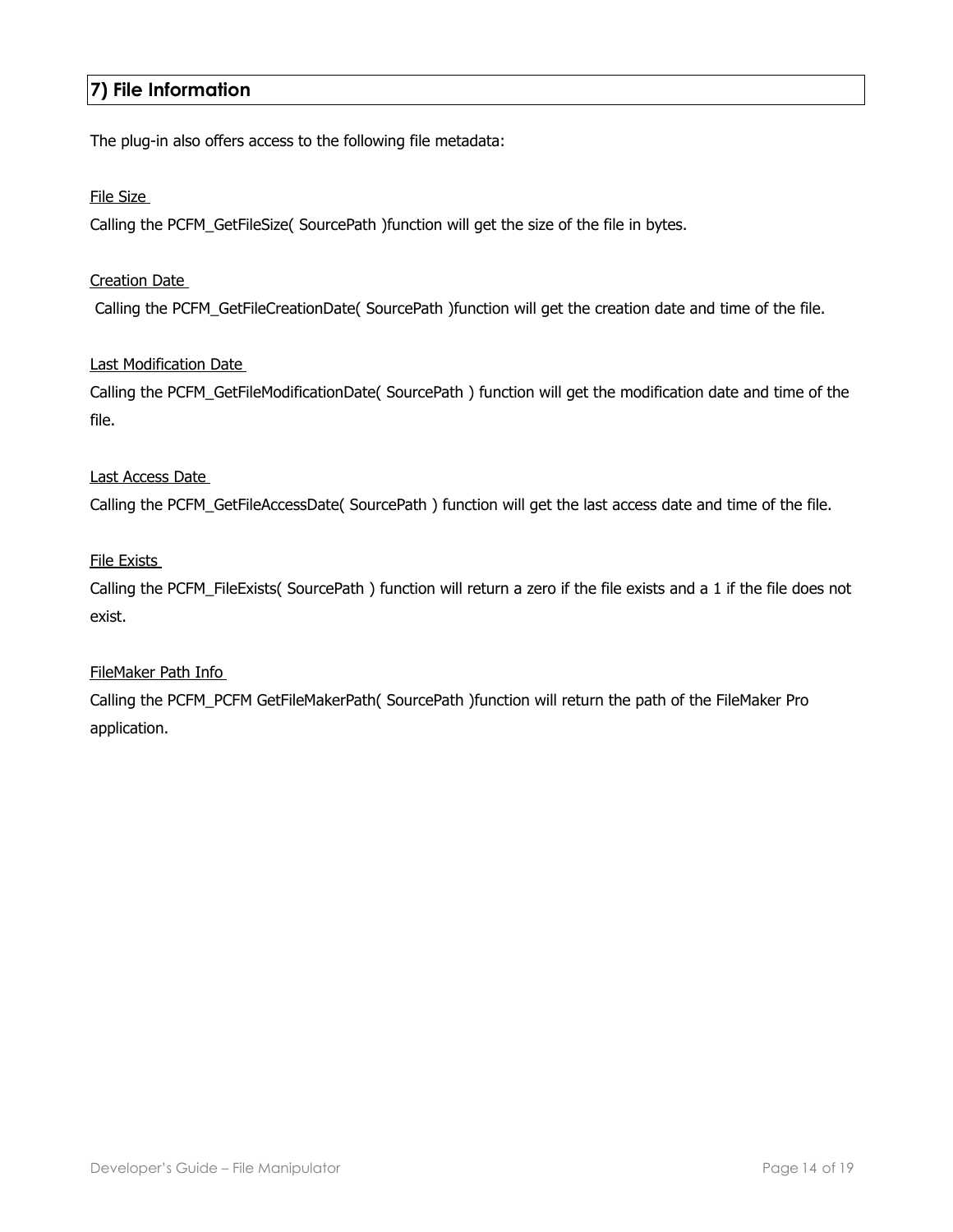# <span id="page-14-0"></span>**8) Folder Actions**

The basic operation of the plug-in offers FileMaker the ability to create, copy, move, rename and delete folders.

#### Create Folders

Calling the PCFM\_FolderCreate( SourcePath )function will create the folder (or folders) specified in the path. This function also requires the folder name in the Source Path.

#### Copy Folders

Calling the PCFM\_FolderCopy( SourcePath ; DestinationPath )function will copy a folder (and its contents) from the source path to the destination path.

#### Move Folders

Calling the PCFM\_FolderMove( SourcePath ; DestinationPath )function will copy a folder (and its contents) from the source path to the destination path.

#### Rename Folders

Calling the PCFM\_FolderRename( SourcePath ; DestFolderName ) function will rename a folder.

#### Delete Folders

Calling the PCFM\_FolderDelete( SourcePath ) function will delete a folder (and its contents).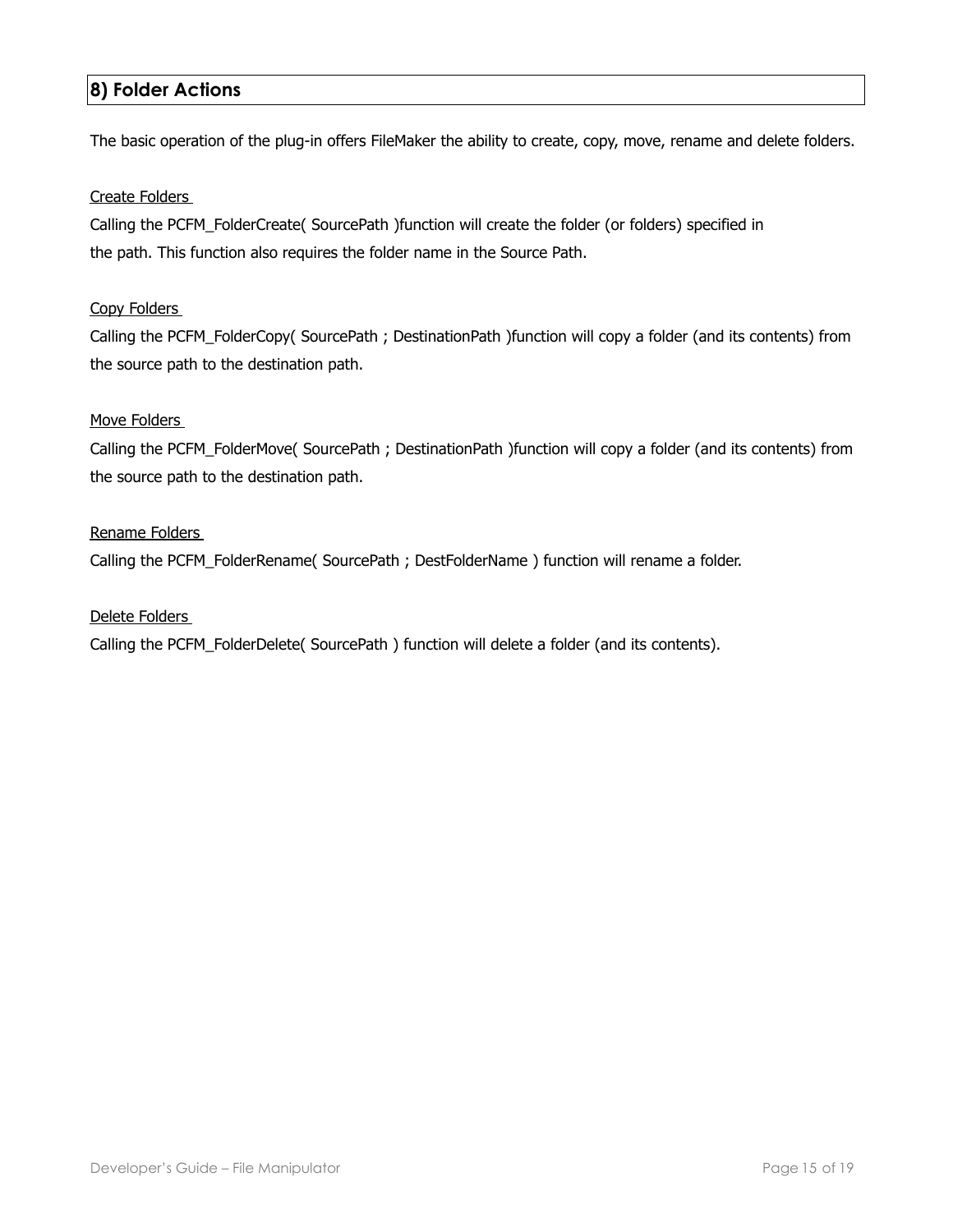# <span id="page-15-0"></span>**9) Folder Information**

The plug-in offers access to the following folder metadata:

#### Folder Size

Calling the PCFM\_GetFolderSize( SourcePath ) function will get the size of the folder (and its contents) in bytes.

#### Creation Date

Calling the PCFM\_GetFolderCreationDate( SourcePath ) function will get the creation date and time of the folder.

#### Last Modification Date

Calling the PCFM\_GetFolderModificationDate( SourcePath ) function will get the modification date and time of the folder.

#### Lat Access Date

Calling the PCFM\_GetFolderAccessDate( SourcePath ) function will return a zero (in the result field above) if the folder exists and a 1 if the folder doesn't.

#### File Exists

Calling the PCFM\_GetFolderExists( SourcePath ) function will get the access date and time of the folder.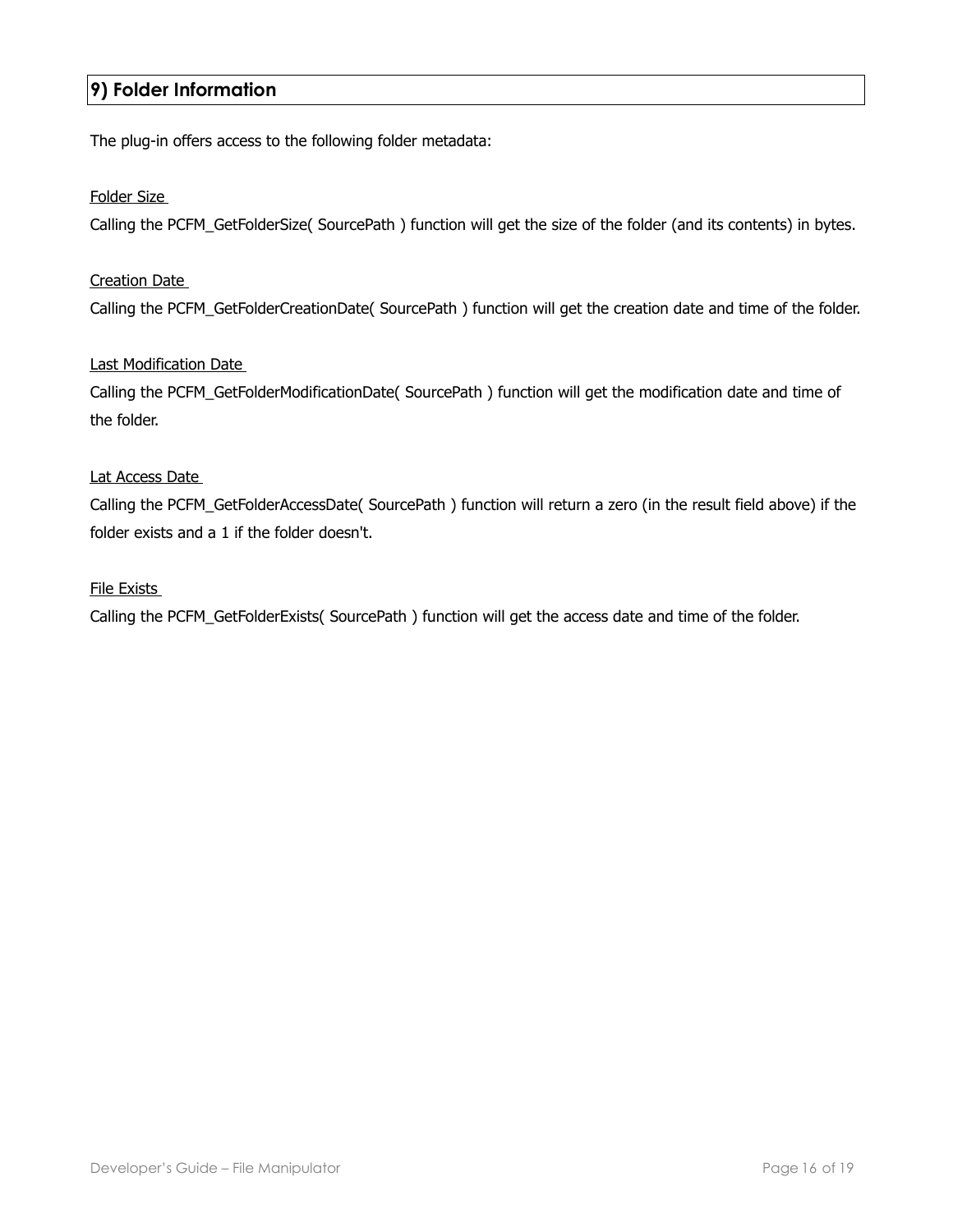## <span id="page-16-0"></span>**10) Compression and Encryption**

The plug-in is able to compress and encrypt file data, as well as uncompress and decrypt file data:

#### Compress File (Zip)

Calling the PCFM\_CompressFile( Source ; Destination ) function will compress the file or folder at the source path provided as a .zip file and place the .zip file at the destination path. The destination path also renames the resulting .zip file.

#### Expand File (Unzip)

Calling the PCFM\_ExpandFile( Source ; Destination ) function will expand a compressed file at the source path provided and place its contents at the destination path.

#### Encrypt File

Calling the PCFM\_EncryptFile( Source ; Destination ; Password ) function will encrypt the file at the source path and store the encrypted file at the destination path. The destination path also renames the resulting encrypted file. The file is password locked, and can be unlocked using the PCFM\_DecryptFile function.

#### Decrypt File

Calling the PCFM\_DecryptFile( Source ; Destination ; Password ) function will decrypt the file at the source path using the provided password, and places the resulting decrypted file at the destination path. The destination path also renames the resulting encrypted file.

#### Compression with Encryption

Calling the PCFM\_CompressAndEncrypt( Source ; Destination ; Password ) function will both compress the file or folder at the source path and encrypt the resulting .zip file with the provided password, storing the compressed and encrypted file in the destination path. The destination path will also rename the file to the provided .zip file name.

#### Decryption with Expansion

Calling the PCFM\_DecryptAndExpand( Source ; Destination ; Password ) function will both decrypt the file using the provided password and expand the zipped archive into the destination path.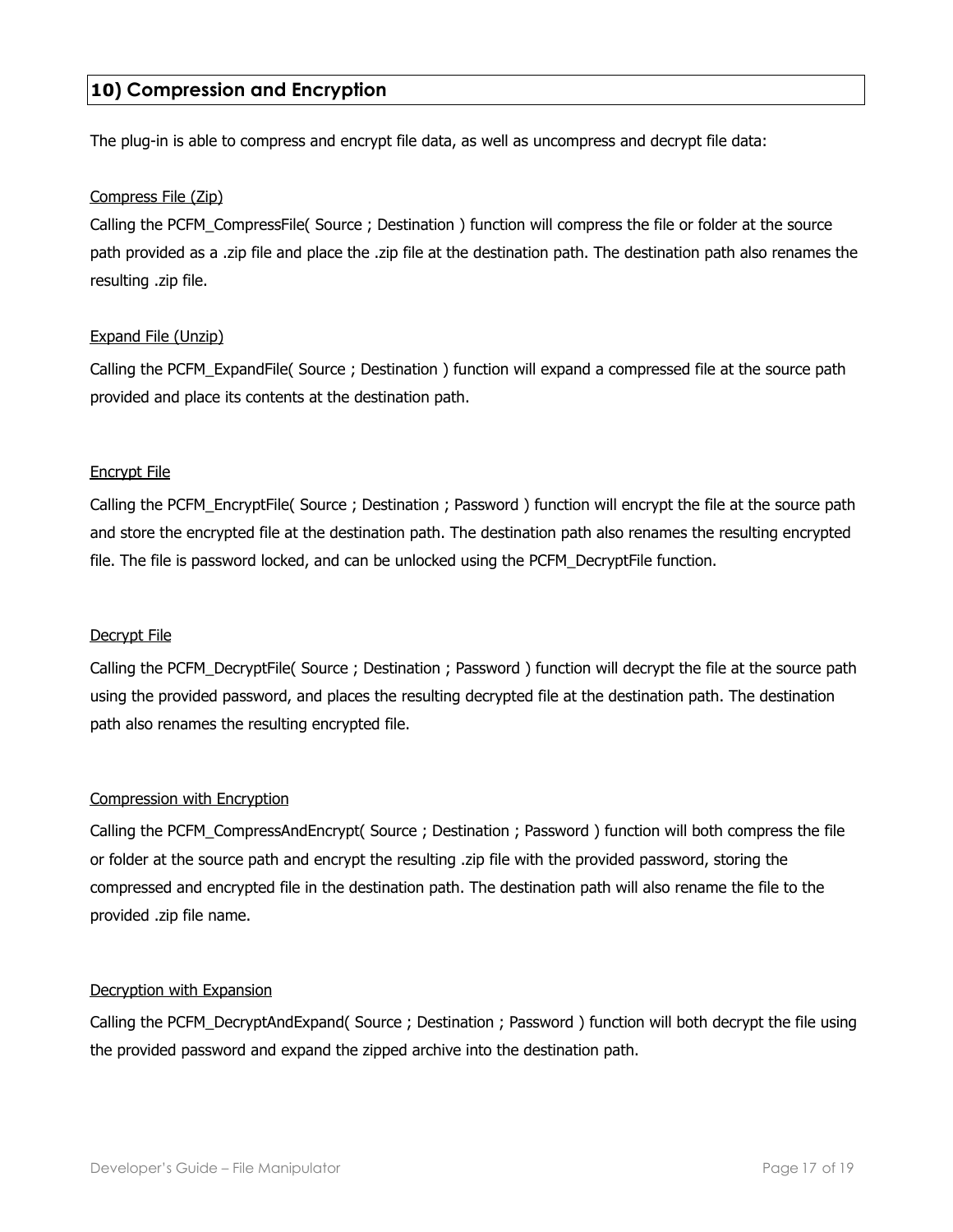# <span id="page-17-0"></span>**11) Drive Information**

The plug-in also offers retrieval of the following drive information:

#### Drive Letters

Calling the PCFM\_GetDrives function will get all valid drive letters separated by return characters.

#### Folder Names

Calling the PCFM\_GetFolders( SourcePath )function will get all folder names in the path specified, separated by returns.

#### File Names

Calling the PCFM\_GetFiles( SourcePath )function will get all file names in the path specified, separated by returns.

#### Number of Subfolders

Calling the PCFM\_GetNumSubfolders( SourcePath )function will get the number of subfolders in the path specified.

#### Number of Files

Calling the PCFM\_GetNumFiles( SourcePath )function will get the number of files in the path specified.

#### Drive Size

Calling the PCFM\_GetDriveSize( SourcePath )function will get the total size of the drive in bytes.

#### Drive Size Free

Calling the PCFM\_GetDriveSizeFree( SourcePath ) function will get the free size of the drive in bytes. Note: If accessing the primary drive of the machine, you may see inconsistent results of this function because the drive is currently in use and writing memory while in use. We recommend rounding the result to the nearest MB or GB.

#### Drive Size Used

Calling the PCFM\_GetDriveSizeUsed( SourcePath ) function will get the used size of the drive in bytes.

Note: If accessing the primary drive of the machine, you may see inconsistent results of this function because the drive is currently in use and writing memory while in use. We recommend round the result to the nearest MB or GB.